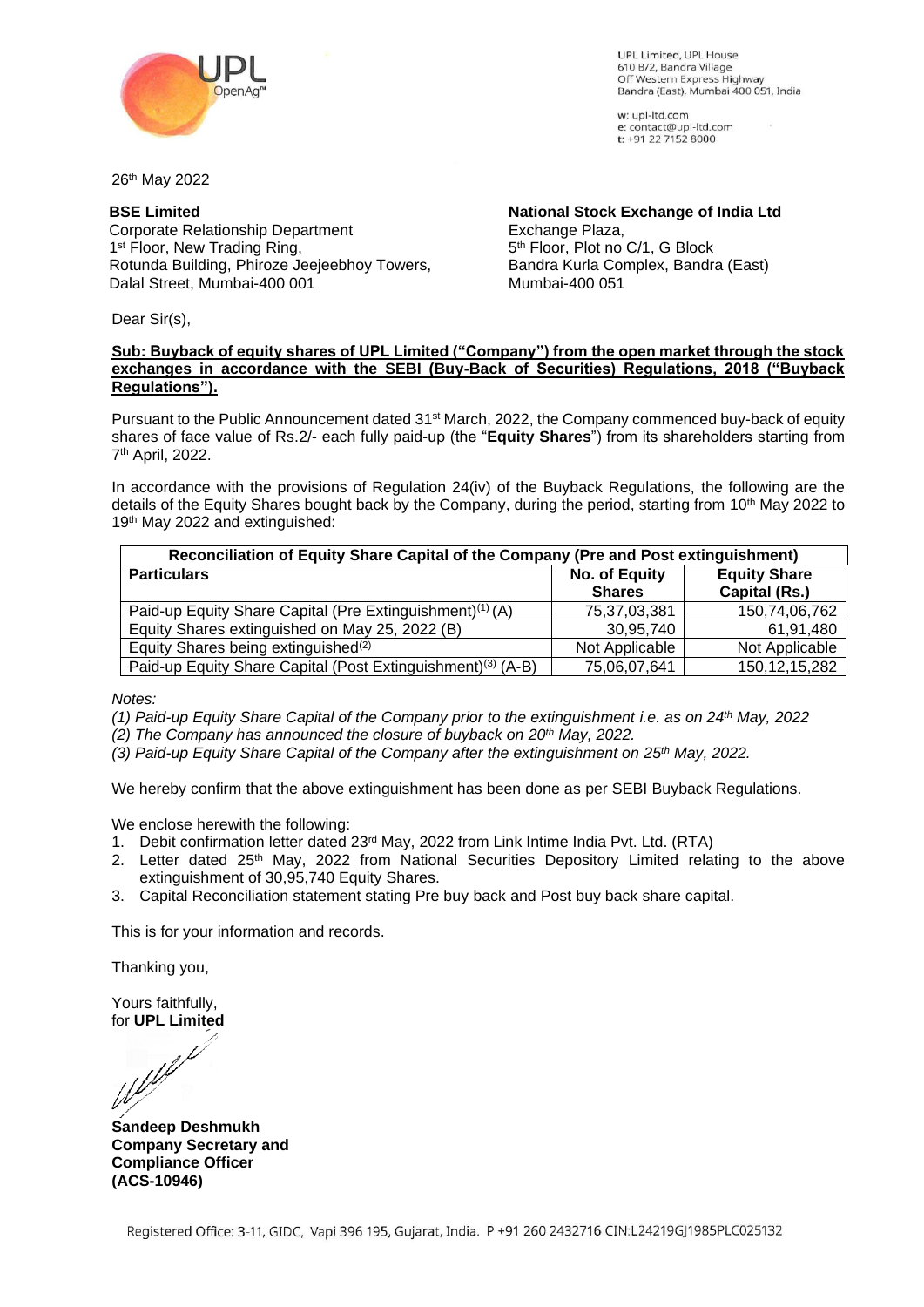

Link Intime India Pvt. Ltd. CIN: U67190MH1999PTC118368 C- 101, 247 Park, L.B.S. Marg, Vikhroli (West), Mumbal - 400 083. Tel.: +91 22 4918 6000 Fax: +91 22 4918 6060 E-mail: mumbai@linkintime.co.in Website : www.linkintime.co.in

# **May 23, 2022**

To, National Securities Depository Ltd. 5th Floor, Trade World Kamala Mills Compound, Senapati Bapat Marg Lower Parel, Mumbai 400 013

We hereby certify that the names of the allottees of the **(Equity shares)** of **(UPL Limited )** issued consequent to **( BUYBACK )** have been verified with the names provided by NSDL, based on the list of the DP Id and Client Ids of the allottees provided by us.

We hereby certify that the DEBIT are being affected only to those accounts which are in "active" status and where the names and order of names as per the application matched with that of the names and order of the names as provided by NSDL. The details of the Corporate Action are given under:

| SR <sub>NO</sub> . | ISIN         | <b>RECORDS</b><br>NO<br>℩⊢ | VTITY<br>$\Delta$ |
|--------------------|--------------|----------------------------|-------------------|
| 01                 | INE628A01036 | 01                         | 30,95,740         |

Thanking You.

Yours faithfully, **For Link Intime India Pvt Ltd.**

**Raju Mahajan Manager - Depository Operations**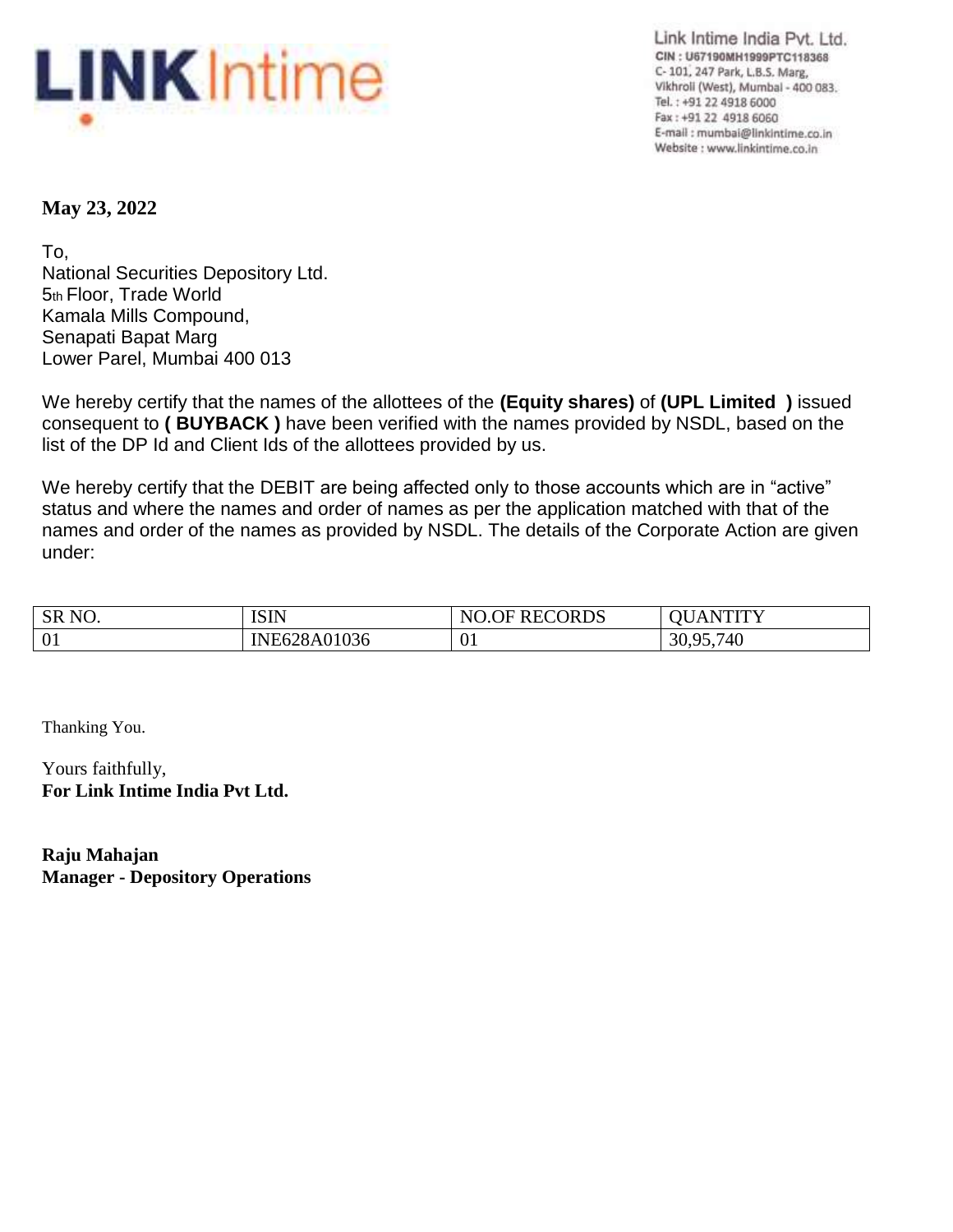# **National Securities Depository Limited**



### Ref : II/CA/COM/30838/2022 May 25, 2022

Mr. Sandeep Mohan Deshmukh Company Secretary and Compliance Officer Uniphos House C. D. Marg, Madhu Park, 11th Road Khar (West), UPL Limited Mumbai - 400052

### **Sub : Buy-back (open market purchase)**

Dear Sir,

As per the corporate action(s) executed by your R&T Agent/Registry Division viz; Link Intime India Private Limited, Mumbai , Equity Shares were credited/debited to the account(s) in the NSDL system, details of which are given below :

| ISIN         | <b>ISIN</b> Description      | D/C   | <b>Records</b> | Ouantity      | <b>Execution Date</b> |
|--------------|------------------------------|-------|----------------|---------------|-----------------------|
| INE628A01036 | UPL LIMITED EO NEW FV RS.2/- | Debit |                | 3,095,740.000 | 25/May/2022           |

You may contact your R&T Agent/ Registry Division for further details in this regard.

Yours faithfully,

**Rakesh Mehta Vice President**